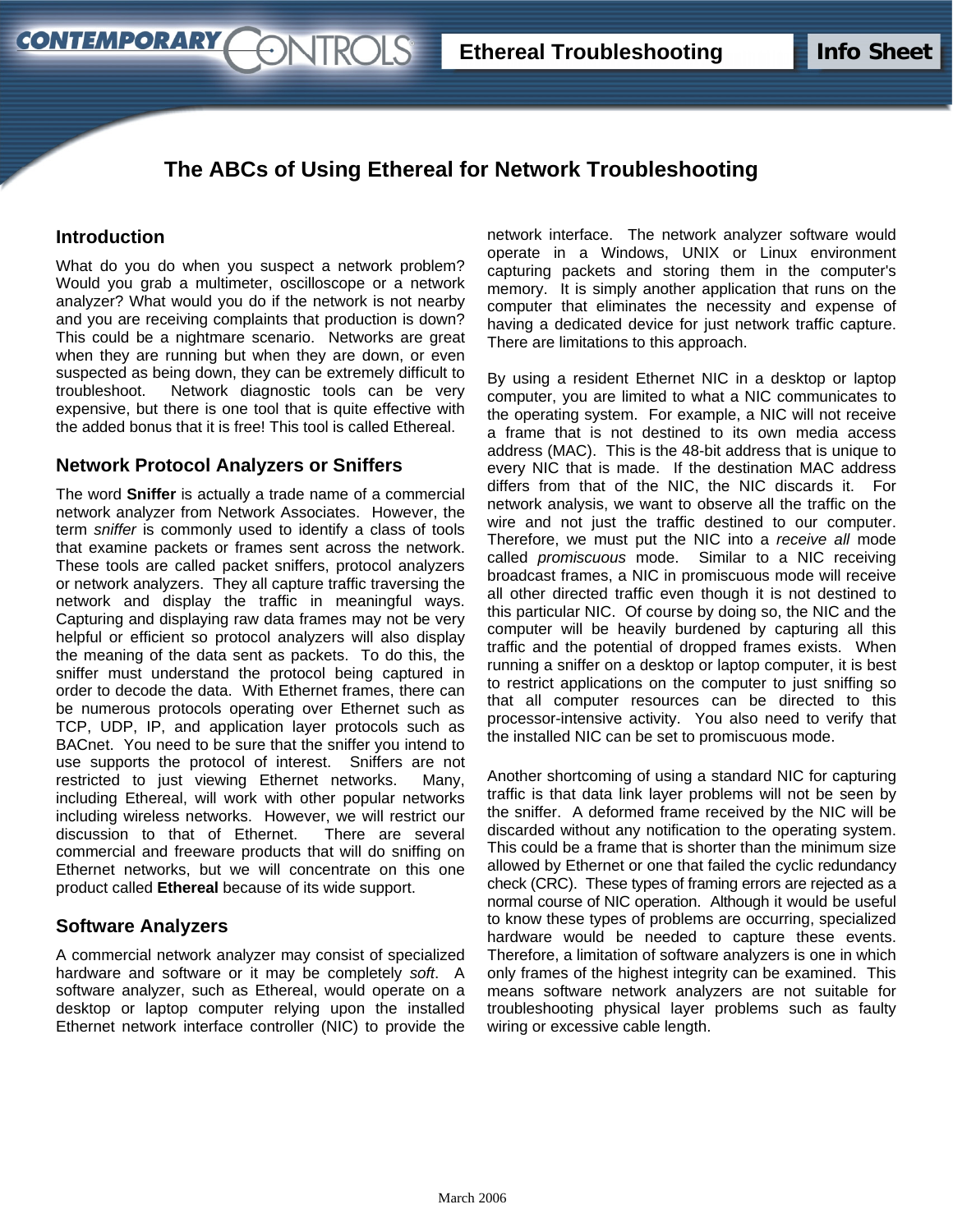## **Ethereal Packet Sniffing**

.The first task in learning how to use Ethereal is to learn how to say the word. Two pronunciations are possible. You can say either *Ether-real*, or say *E-the-re-al*. You can download Ethereal from the web site **www.ethereal.com**. Ethereal is open source software released under the GNU General Public License. Originally authored by Gerald Combs in 1997, the current list of contributors from all over the world spans several pages. The number of protocols supported now is over 750! Included in the list are automation protocols BACnet, CIP (EtherNet/IP), and Modbus/TCP. The success of this effort certainly points to the benefits of the open source movement.

#### **Attaching a Sniffer to the Network**

Once Ethereal or any other network protocol analyzer is installed on a desktop or laptop computer, it needs to be attached to the network that is to be monitored. This would appear to be a straight forward task for an Ethernet network but there are several issues. It is not as simple as attaching the sniffer to an unused port on a switch. Failure to understand the actual network operation will lead to faulty analysis.

### **Using Repeating Hubs**

When Ethernet was first developed, it was intended to operate as a bused network where multiple stations shared a common backbone. With this topology, the sniffer could be attached anywhere along this backbone since all stations on the backbone could hear one another. They all reside in the same collision domain. This is called Shared Ethernet or half-duplex Ethernet. Each station would participate in the Carrier Sense, Multiple Access with Collision Detection (CSMA/CD) access rules. A collision would be sensed by all stations and the appropriate action taken. A sniffer does not normally transmit nor should it be the recipient of a directed message. Therefore, it would not participate in the CSMA/CD access rules. However, it could since a regular Ethernet NIC is being used for the network interface. Sniffers are considered passive devices since they simply observe traffic and are not part of the traffic. Since all traffic on shared Ethernet is broadcast, the sniffer with a single NIC can be used to capture all the traffic.

Adding a sniffer to a bused network disrupts the physical wiring of the network so it would be best to use a permanently installed repeating hub with a spare port for making the sniffer connection. This does not disrupt cabling, making the connection of the sniffer transparent to the network. Even with the repeating hub, the sniffer can observe all traffic since the repeating hub remains part of the same collision domain as the backbone with all of its attached stations. Repeating hubs participate in the CSMA/CD access rules and reinforce collisions. The problem with repeating hubs is that they are not popular and finding multi-speed repeating hubs is difficult. The more recognized connection device is the switch, but switches have their own set of issues.

#### **Switched Ethernet**

A switched Ethernet network creates a distributed star topology where network segments exist between ports on a switch to either stations or ports on other switches. Although the intention is not to use bus segments, bus segments can attach to switch ports. Unlike repeating hubs, switches store-and-forward messages received on one switch port to all other switch ports. The result of this action is that collision domains terminate at switch ports. Removing the collision domain restriction allows switched Ethernet networks to expand geographically without limit from that of shared Ethernet. This characteristic of switched Ethernet would not, by itself, restrict the use of a sniffer. However, switches have another feature that does limit the use of sniffers.

A switch goes through a learning process where it builds an internal table of MAC addresses known to be attached to a particular switch port. This is done for all switch ports. Once a switch determines the location of a station, any directed communication to that station will be limited to the switch port known to have access to that station. All other ports on the switch will not participate in the transmission. This reduction in communication can yield higher throughput since unnecessary traffic is reduced. However, since the sniffer is not directly involved with the transmission, it would most likely not see the communication. In fact, it is quite possible when you connect a sniffer to a vacant switch port, the sniffer will see nothing except broadcast messages or transmissions to stations that the switch has yet to learn. The switch *floods* these types of transmissions to all switch ports.

There seems to be a trick here. If we can prevent the switch from learning, the switch will continuously flood all ports with any received transmission. In this way the switch is functioning much like a repeating hub and we could connect our sniffer to any port and see all the traffic from this single port. This is true, but it only applies to the switch we are attached to and not to the other switches in the network. The other problem is getting the switch to continuously flood. This is not a standard feature on a switch. Plug-and-Play switches have no mechanism for effecting a change in operation. A specialized switch will probably be required.

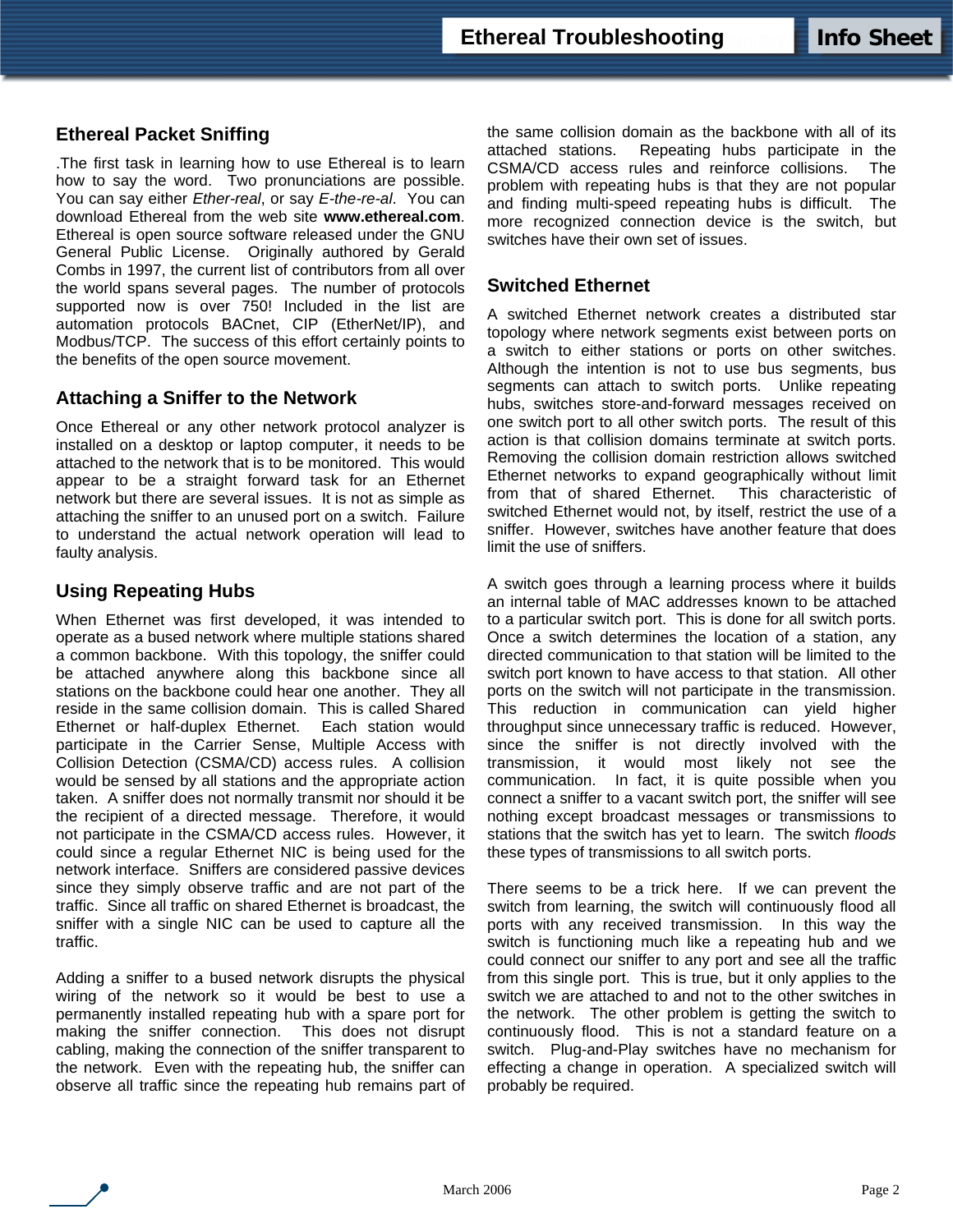## **Analyzing a Packet Captured by Ethereal**

The adjacent screen is the result of capturing BACnet/IP packets over Ethernet. Ethereal displays information in three window panes. The top pane is the Summary, the middle pane is the Detail, and the lower pane is the Data. Each line in the top pane represents a captured Ethernet frame. Ethereal will continue to capture traffic until requested to stop. Individual frames can be examined while Ethereal is stopped or while it is capturing. In our example, one of the frames in the upper pane is emphasized, resulting in highlighted data in the bottom pane. The bottom pane displays 16 octets per line in hexadecimal format. To the immediate right is the same data shown in ASCII format. To the untrained observer, the data in both formats looks meaningless. More can be gained by looking at the middle pane.

Information in the middle pane can be expanded by clicking on the + button. For the sake of discussion, all items have been expanded so we can understand how Ethereal interpreted the frame. First of all, Ethereal recognized that it has captured an Ethernet II frame and identified both the destination and source MAC addresses. The destination address is a broadcast intended for all stations. Notice that the 48-bit source address identifies the vendor of the NIC involved in the transmission. The first part of the 48-bit address is the vendor code. Ethereal knows the vendor assignments. The Type field (this is an Ethernet II frame) contains 0x800 which indicates that an IP packet has been captured. Return to the bottom pane and notice the location of the two MAC addresses and Type field in the raw capture. The destination address was sent first, followed by the source address, just like we would expect in an Ethernet frame. The Type field immediately follows the source address. What should follow now is the IP header.

Ethereal decodes the IP header for you. Both source and destination IP addresses are named as Class A private addresses. The header length of 20 bytes is the normal length for an IP header. Other header information such as Time to Live, Version, and other fields are decoded as well. You need to consult a TCP/IP reference in order to understand these terms.

The payload data inside the IP wrapper is actually a UDP datagram and not a TCP segment. Datagrams are not acknowledged as

are segments. BACnet relies upon application layer to acknowledge receipt of a message and not the transport layer of the TCP/IP stack. The datagram begins with a UDP header. This time, source and destination ports are identified. Port number 47808 is a registered port number given to the BACnet community. Finally, within the wrapper is the BACnet message that begins with its own Type code of 0x81. This Type code refers to Annex J in the ASHRAM 135 B BACnet standard.

Annex J defines BACnet over the IP protocol. Eventually, we will learn the BACnet command or response within the message. Ethereal decodes BACnet since it is one of the 750 protocols it supports. Notice that the Ethernet preamble and CRC bytes are not displayed. That is because they are passed from the NIC to the operating system. We know we have a valid frame since the frame was transferred from the NIC.

Not only is Ethereal excellent for troubleshooting networks, it is a great resource in the study of Ethernet and TCP/IP protocols. Ethereal has numerous features such as filtering so that the operator is not flooded with useless and confusing information. The best way to learn how to use this tool is to actually capture packets and study the results against reference books that describe the various protocols.

| 주 2 이 이 이 여 마 15<br>$x \approx$<br>œ<br>Ø.<br>Destination<br>Psotocol<br>No.<br>Time<br>Source<br>10.0.0.100<br>1 0.000000<br>10.0.0.246<br>2 0.003107<br>10.0.0.246<br>10.0.0.100<br>EFrame 1 (59 bytes on wire, 59 bytes captured)<br># Ethernet II, Src: 00:07:e9:76:97:0a, Dst: 00:50:db:aa:aa:11<br>Destination: 00:50:db:aa:aa:11 (Contempo_aa:aa:11)<br>Source: 00:07:e9:76:97:0a (Intel_76:97:0a)<br>Type: IP (0x0800)<br>B Internet Protocol, Src Addr: 10.0.0.100 (10.0.0.100), Dst Addr: 10.0.0.246 (10.0.0.246)<br>Version: 4<br>Header length: 20 bytes<br>EDifferentiated Services Field: 0x00 (DSCP 0x00: Default: ECN: 0x00)<br>Total Length: 45<br>Identification: 0x7d05 (32005)<br>图 Flags: 0x00<br>Fragment offset: 0<br>Time to live: 128<br>Protocol: UDP (0x11)<br>Header checksum: 0xa861 (correct)<br>Source: 10.0.0.100 (10.0.0.100)<br>Destination: 10.0.0.246 (10.0.0.246)<br>Eluser Datagram Protocol, Src Port: 47808 (47808), Dst Port: 47808 (47808)<br>Source port: 47808 (47808) | XD<br>Info<br>BACnet-A BACnet APDU (Cont<br>BACnet-A BACnet APDU (Conf |
|--------------------------------------------------------------------------------------------------------------------------------------------------------------------------------------------------------------------------------------------------------------------------------------------------------------------------------------------------------------------------------------------------------------------------------------------------------------------------------------------------------------------------------------------------------------------------------------------------------------------------------------------------------------------------------------------------------------------------------------------------------------------------------------------------------------------------------------------------------------------------------------------------------------------------------------------------------------------------------------------------------------------|------------------------------------------------------------------------|
|                                                                                                                                                                                                                                                                                                                                                                                                                                                                                                                                                                                                                                                                                                                                                                                                                                                                                                                                                                                                                    |                                                                        |
|                                                                                                                                                                                                                                                                                                                                                                                                                                                                                                                                                                                                                                                                                                                                                                                                                                                                                                                                                                                                                    |                                                                        |
|                                                                                                                                                                                                                                                                                                                                                                                                                                                                                                                                                                                                                                                                                                                                                                                                                                                                                                                                                                                                                    |                                                                        |
|                                                                                                                                                                                                                                                                                                                                                                                                                                                                                                                                                                                                                                                                                                                                                                                                                                                                                                                                                                                                                    |                                                                        |
|                                                                                                                                                                                                                                                                                                                                                                                                                                                                                                                                                                                                                                                                                                                                                                                                                                                                                                                                                                                                                    |                                                                        |
|                                                                                                                                                                                                                                                                                                                                                                                                                                                                                                                                                                                                                                                                                                                                                                                                                                                                                                                                                                                                                    |                                                                        |
| Destination port: 47808 (47808)<br>Length: 25<br>Checksum: 0xc49b (correct)<br><b>BBACnet Virtual Link Control</b><br>Type: 0x81 (version BACnet/IP (Annex 3))<br>Function: 0x0a (Original-Unicast-NPDU)<br>BVLC-Length: 4 of 17 bytes BACnet packet length<br>Bouilding Automation and Control Network NPDU<br>Version: 0x01 (ASHRAE 135-1995)<br>BControl: 0x04<br>B 8uilding Automation and Control Network APDU                                                                                                                                                                                                                                                                                                                                                                                                                                                                                                                                                                                                |                                                                        |